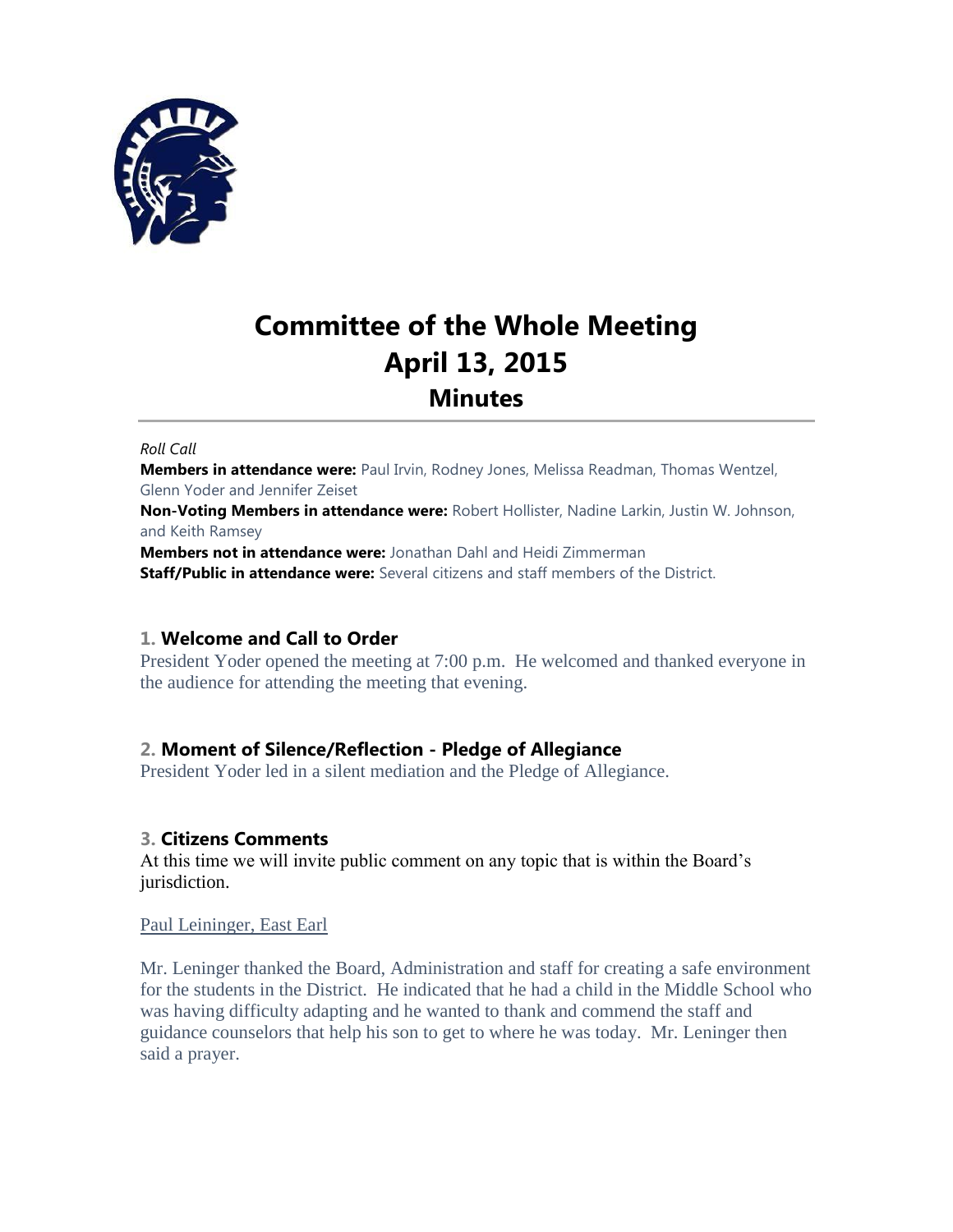# **4. Approve Personnel Report**

Dr. Larkin noted that there was a revised personnel report posted with an addition of a new position. She then introduced the Supervisor of Special Education and Gifted Services, Mrs. Kara Martin and Mrs. Laura Jordan.

Mrs. Kara Martin introduced Laura Jordan, the new Assistant Supervisor of Special Education and Gifted Services. She noted that Laura had been with the District since 1998 as Special Education teacher and then as Special Education Consultant. Mrs. Martin explained that Laura would now will be stepping in to help with her duties in the Special Education Department, however will still remain working in the classroom setting. Mrs. Martin also thanked the Board for supporting the Special Education Program.

Mr. Wentzel made a motion to approve the personnel report. It was seconded by Mr. Irvin. **The motion was approved (6-0; 2 absent)**

# **5. Property and Services**

**5.1** Action Item - Approval to Enter the PlanCon Part K (Project Refinancing) Approval Letter for the 2014 A and 2015 Notes into the **Minutes** 

PlanCon Part K takes the Permanent Reimbursable Percentage from the Series A of 2010 Bond Issue that was refunded and applies it to the Series A of 2014 Note and the 2015 Note.

Mr. Ramsey requested the Board to enter the approval letter for Plan Con Part K. He indicated that this will assign Series A of 2010 Bonds to notes so that the District can continue to receive reimbursements.

**5.2** Action Item - Appoval of the Trash Removal Contract to Eagle Disposal for a Period of 5 Years Beginning July 1, 2015

A RFP was issued and we had 3 responses. Details of the submitted responses is attached. Total Savings over 5 Years is \$20,984.93

Mr. Ramsey informed the Board that after review of the 3 responses of the RFP for Trash Removal, he was recommending the Board to approve a five (5) year contract with Eagle Disposal, a local vendor which serves the Borough as well.

**5.3** Action Item - Approval to Renew the Contract with Substitute Teacher Service (STS) and to Authorize the Chief of Finance and Operations to Sign Approval is conditioned upon the review and approval of the agreements by the solicitor.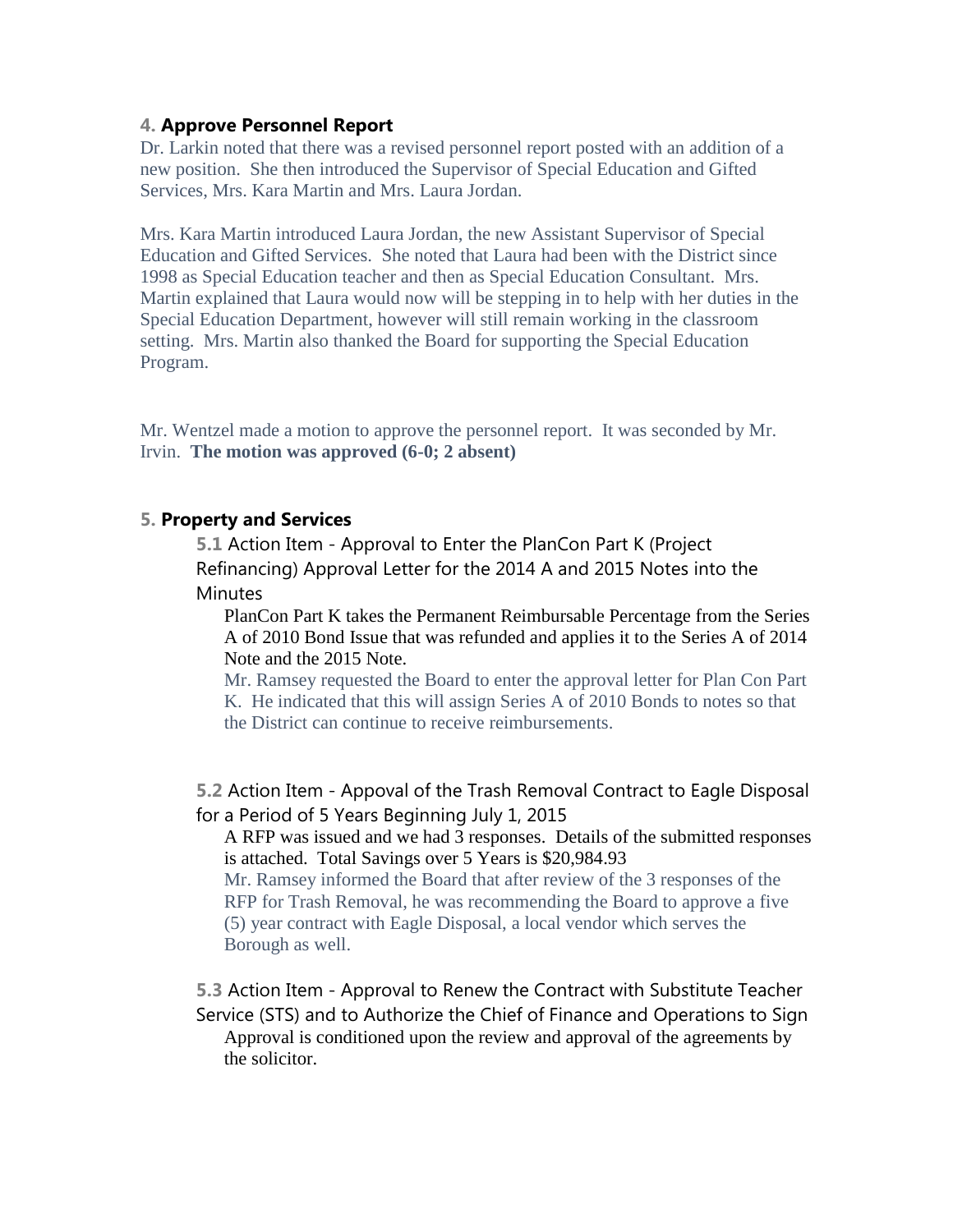The Agreements are effective from July 1, 2015 through June 30, 2017. The mark-up for the Substitute Teachers' Agreement did not change. The mark-up for the Assistants' Agreement increased by 3.57%.

Mr. Ramsey requested the Board to approve the renewal contract with Substitute Teacher Services (STS). He indicated that there was no increase in the Substitute Teacher mark-up fee. He mentioned, however, that there would be an increase of 3.57% for the Assistants.

President Yoder inquired as to whether it would be beneficial to post a RFP for substitute teacher services.

Dr. Hollister informed the Board that is was too soon for that. Dr. Hollister and Mr. Ramsey both commented that the partnership currently with STS was going very well and a great benefit to the District. They noted that perhaps in 2 years or so, there would be more providers available that a RFP could then be issued. Dr. Hollister also expressed the concerns of all the districts in the County with the decrease in substitute availability. He informed that Board that there was discussion of an increase in pay for Substitutes, as there hasn't been one in 15 years. He also noted that the IU13 had recently hosted a substitute recruiting event in hopes to increase interest.

Mrs. Kara Martin also mentioned the benefits of the partnership with STS of having the on-site coordinator, Dawn Hare which provides immediate access and communication to the services provided from STS.

**5.4** Approval of the Lancaster-Lebanon Intermediate Unit #13 General Operating Budget (GOB) and Instructional Materials Services (IMS) Budget for 2015-16

The Intermediate Unit's General Operating Budget consists of 2 component budgets, as follows:

1. The Core Program of Services budget reflects a 1.9% increase in total expenditures. There is no District assessment for this budget.

2. The Instructional Media Services (IMS) budget reflects a 0% increase in total expenditures and no change in district contributions to the program. Mr. Ramsey requested that the Board review and approve the Lancaster-Lebanon IU13 General Operating Budget. He informed the Board that the only increase in the budget was for the Core Program of Services totaling 1.9%. He noted that there was no increase for the Instruction Media Service as well as no changes in the district contribution to the program. He indicated that the budget would need to be approved at next Board meeting.

#### **5.5** Information Item - Blue Ball Parking Lot Project

Attached is an updated schedule targeting the July 20th board meeting for bid approval. The bid window is being pushed back slightly to try and incorporate any comments from the June 2nd Land Development meeting.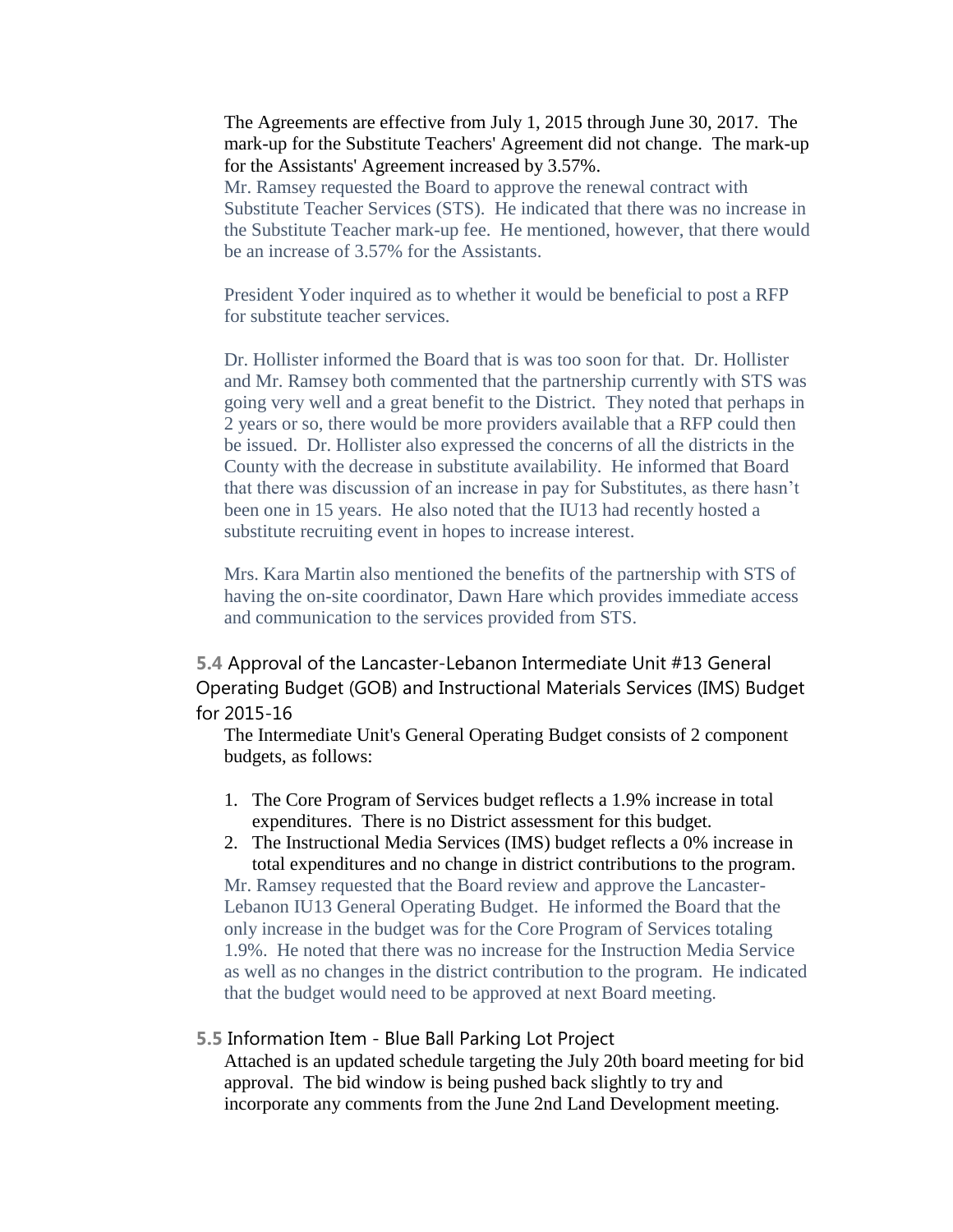## Depending on the extent of township comments, the Township Supervisor approval could be June 9th or July 14th.

Mr. Ramsey presented the Board with an update on the Blue Ball Parking Lot project as well as a timeline schedule updated at the end of March. He noted that the District has started initial meetings with the Township and the Committee was very supportive. There were some concerns about runoff into the adjacent field, however the design of the parking lot includes drains underneath, so that alleviates those concerns. He anticipated that the District could maintain the present timeline, with final approval in June, bids awarded in July, and the project completed the fall of 2015.

## **5.6** Information Item - 2015-16 Budget Update

Mr. Ramsey presented an update for the District's 2015-2016 Budget. He reviewed several adjustments to the approved preliminary budget that was presented in February including an updated budget deficit of \$1,037,152. This change occurred due to changes in Expenditures with Salary adjustments, Benefit adjustments, and Contract Services adjustments. He also presented changes in Revenues including increases in both local and state revenue. He informed the Board that these numbers does not reflect the Governor's new budget and if the Governor's budget did go through

The Board requested information on the amount of cyber/charter school students and how that would affect the Budget.

Mr. Ramsey informed the Board that the District currently has 106 students attending cyber/charter schools which was up from the last year's number of 75. He noted that currently he has budgeted for a total of 115 cyber/charter students. He commented that Mr. Winters continues to keep the Business Office updated on number changes, as students are continuingly coming and going throughout the school year.

Dr. Hollister commented that he is continuing to research the cause of students leaving the District for cyber and charter school, however has not found any specific indications or patterns. He informed the Board that the Administration may recommend hiring a consultant to further investigate and help with marketing to bring those families back in.

Dr. Hollister also informed the Board that the State Budget would probably not be approved any time in the near future.

#### **6. Program**

#### **6.1** Action Item - Approval of Affidavits of Guardianship

Dr. Larkin informed the Board that there was one (1) Affidavit of Guardianship that they would need to review and approve.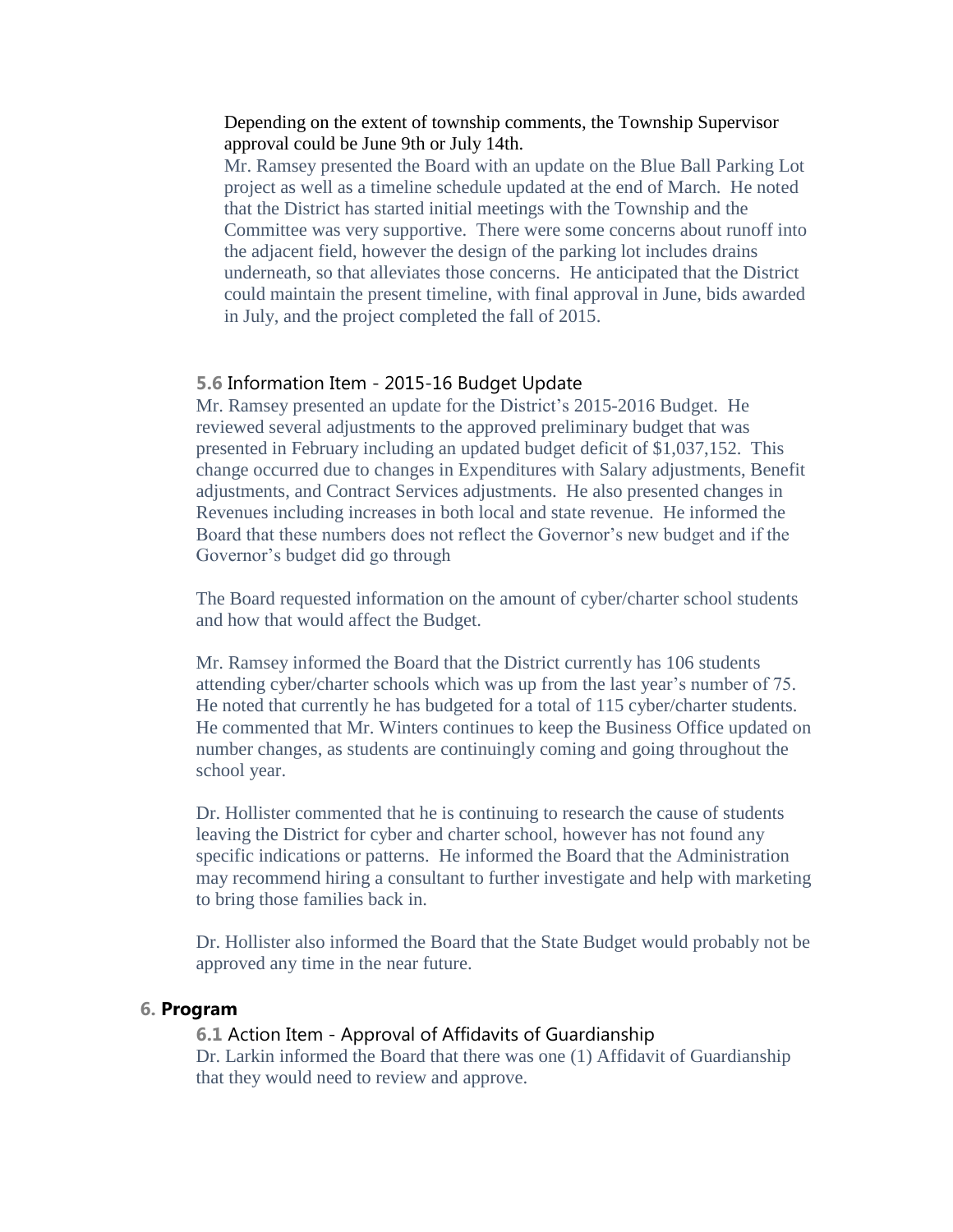## **6.2** Information Item - Presentation on Changes at Elementary.

Dr. Larkin presented a brief presentation regarding the changes that are occurring at the Elementary Level with regard to Curriculum and Instruction for the 15-16 school year. Dr. Larkin first reviewed the state standards and assessments for the Board as well as what criteria was used to attain the School Performance Profile (SPP). She informed the Board that the SPP is still heavily determined by the PSSA tests.

Dr. Larkin presented the overall averages of achievement and growth of all grades as well as what was being done in specific grades to reach higher levels of achievement and growth. She then presented several steps that the District had taken14-15 school year at the elementary schools to help with growth including flexible grouping in grades 1-6, a change in Math curriculum, a literacy audit for grades K-3, and Rotational Learning implementation (Hybrid Learning) in grades 1-6. She also presented the current data results showing an increase in Student Growth Percentile (SGP) in both English Language Arts and Math achievement and growth.

Dr. Larkin then presented the changes that would occur in the 15-16 school year hoping that these too will continue to increase growth and achievement. These included providing every student at elementary level with a computer, continuing both Rotational Learning implementation and flexible grouping, a literacy audit in 4-6, , and the hiring of STEM teachers as a fifth specialist that will replace computer lab.

## **7. Management**

**7.1** Action Item - Approval of Graduation Date, Friday, June 5, 2015, 6:30 p.m.

Dr. Hollister requested the Board to approve the Graduation date for Friday, June 5, 2015. He informed the Board that with 182 days in the school year calendar, the date would be able to remain the same, even with any unanticipated school days off.

Mr. Wentzel made a motion to approve the Graduation date for Friday, June 5, 2015 at 6:30 p.m. with a second by Mr. Irvin. **The motion was approved (6-0; 2 absent)**

**7.2** Information Item - In continued "holding pattern" regarding new regulations regarding clearances for Volunteers pending further direction from PDE.

We are in a continued "holding pattern" regarding the new regulations regarding clearances for volunteers pending further direction from the Pennsylvania Department of Education.